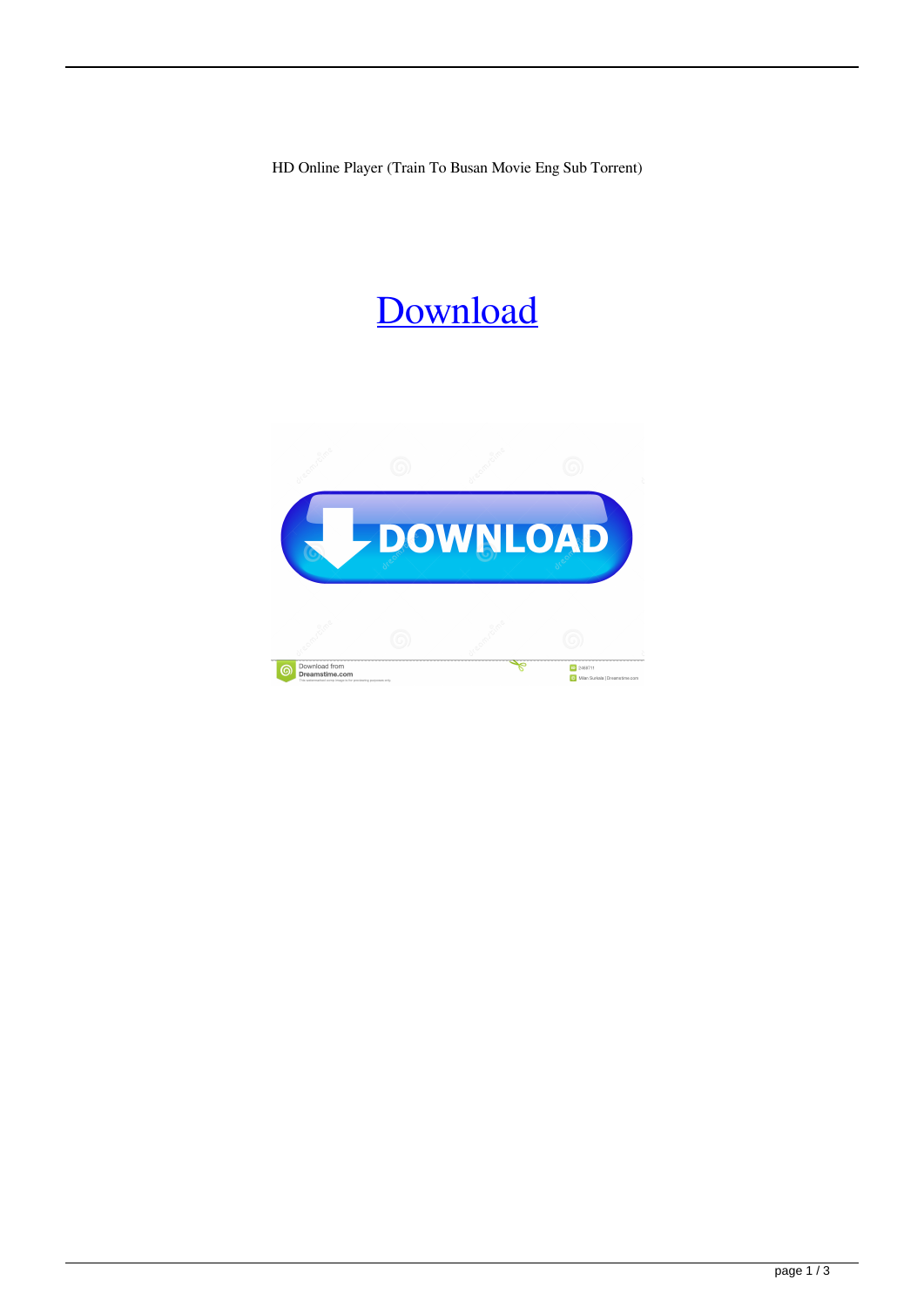11 hours ago. Be a part of our family. I am looking for funny people. I am looking for funny people to. 11 hours ago HD online player: Looking for party people! Party animals! 24 hours ago Our channel the movie full. We are happy if you joined our team. Just go to our site you will like it. 11 hours ago Hey guys I am David. I like playing first person shooter games on pc. So feel free to join my Discord.Severe Weather Local dentist among team of Iowa volunteers for Maryland tobacco ban After a year of studying a national anti-tobacco law in Iowa, which bans smoking in all public indoor spaces, dental hygienist Jennifer Norris says it is working. "The law has been very successful," said Norris, who has lived in Maryland for a year. "The law has been implemented exactly as it was supposed to be and I think that it has been beneficial to the state as well." Iowa is the first state to implement such a smoking ban and a majority of those states that have had the ban in place have reported a decrease in tobaccorelated illnesses and deaths, Norris said. How are other states dealing with smoking bans? Meanwhile, a number of states, including New Jersey, Colorado and Maryland, have implemented smoking bans in more public settings than in Iowa. Maryland, in the latest of those efforts, banned smoking in bars, restaurants, retail stores, movie theaters and casinos. The new law, which went into effect this week, makes Maryland the 16th state with such a ban, according to the advocacy group Smoke Free America. Maryland banned smoking at any restaurant or bar last year. Another local dentist, Dr. P. Andrew Nath, worked on the Maryland smoking ban in the state legislature and said he was optimistic about the state's law. "I've been a smoker for 40 years and I don't have to go into bars or restaurants to smoke anymore," said Nath, who works at Family Dental Care on East Washington Avenue. "I think it has a positive effect." 'The law has been very successful' Nath said he also found the Maryland law to be fairly straightforward. "It's a smoking ban, but you don't have to arrest people," Nath said